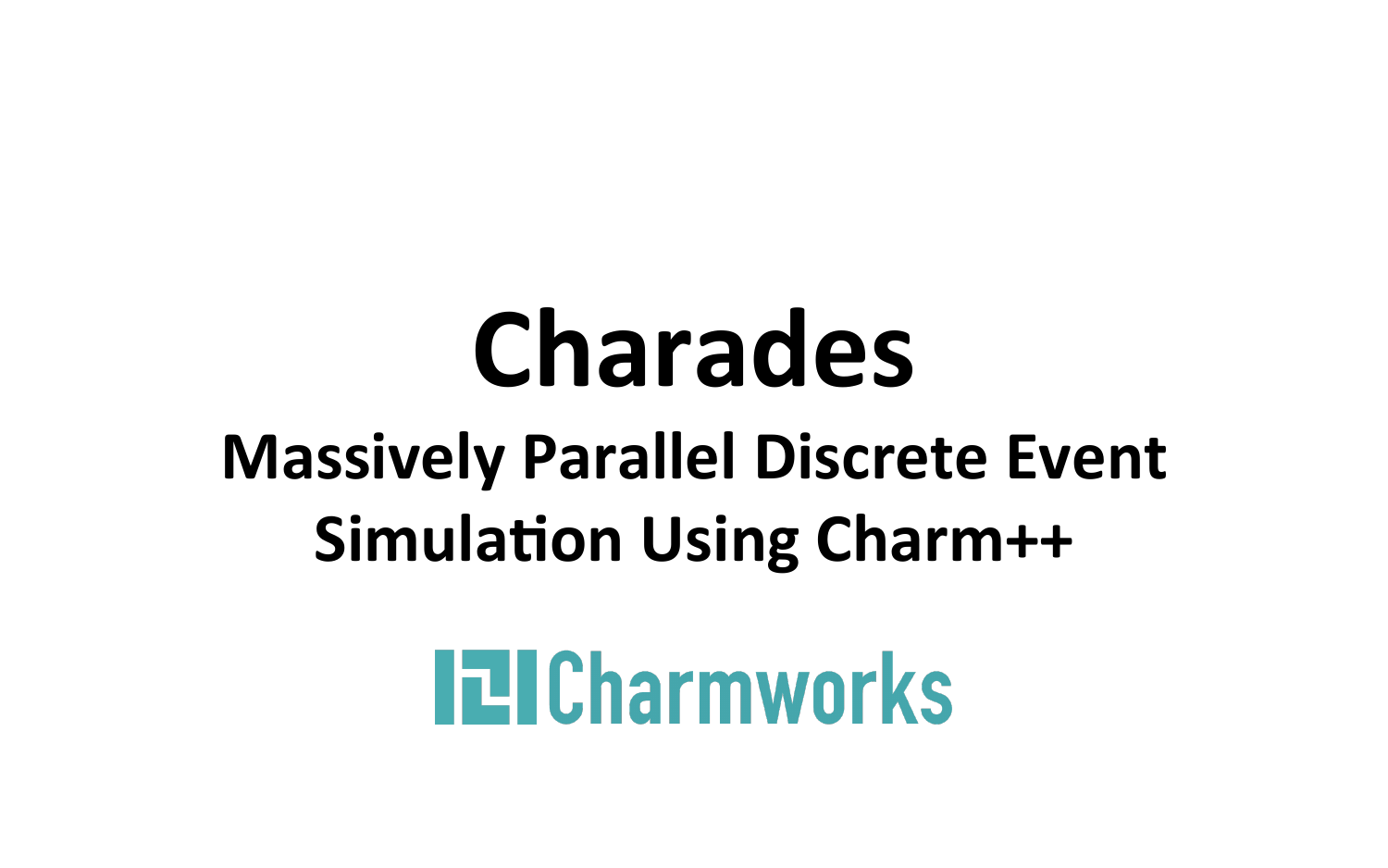## **What is Charades?**

- Parallel Discrete Event Simulation (PDES)
	- $-$  Simulation broken up into Logical Processes (LPs)
	- $-$  LPs execute events in virtual timestamp order
	- $-$  Scheduler ensures causal event ordering
- Three scheduling modes
- Modular GVT algorithms
- C++ based API for model definition

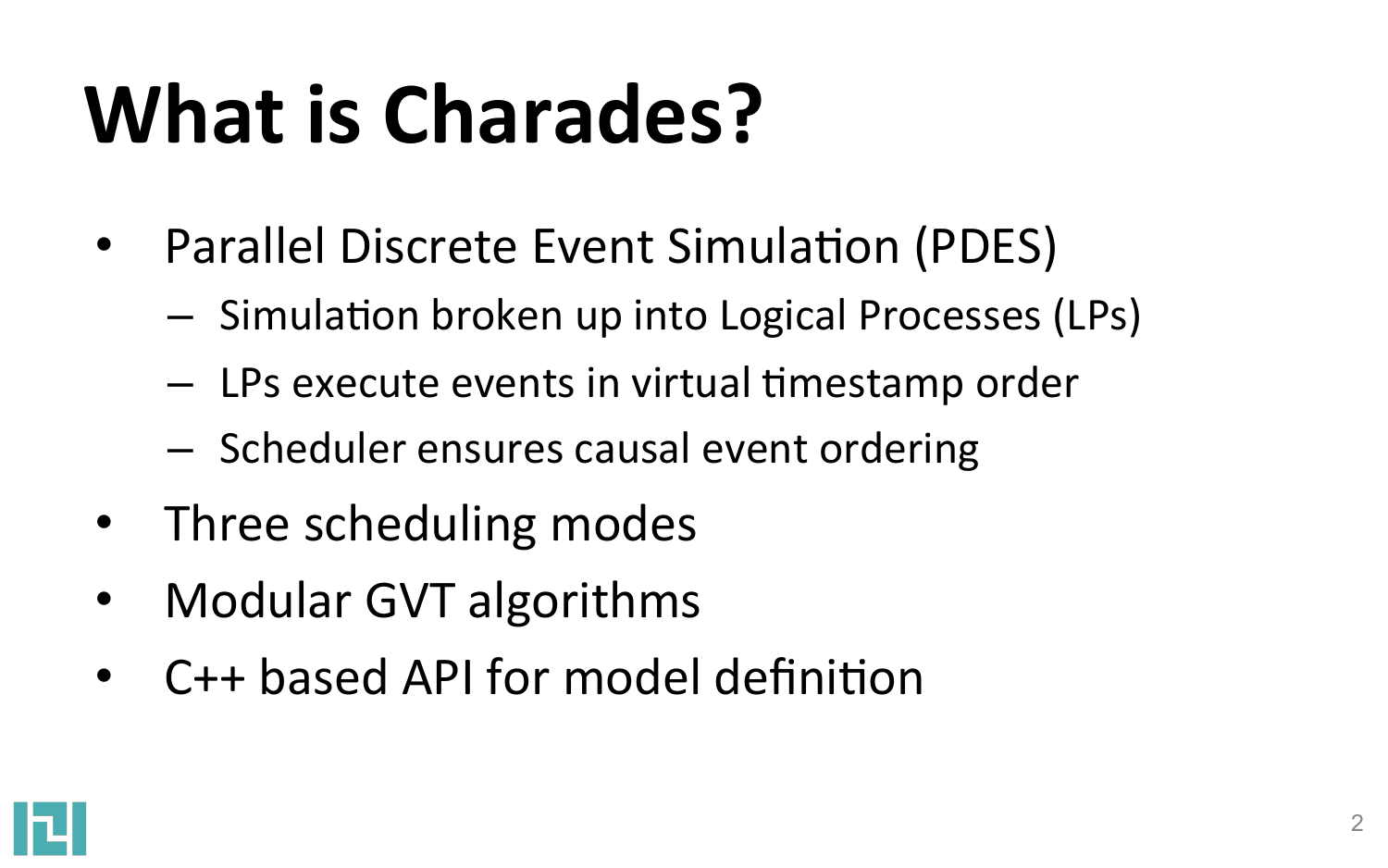#### **MPI Comparison - Event Rate**

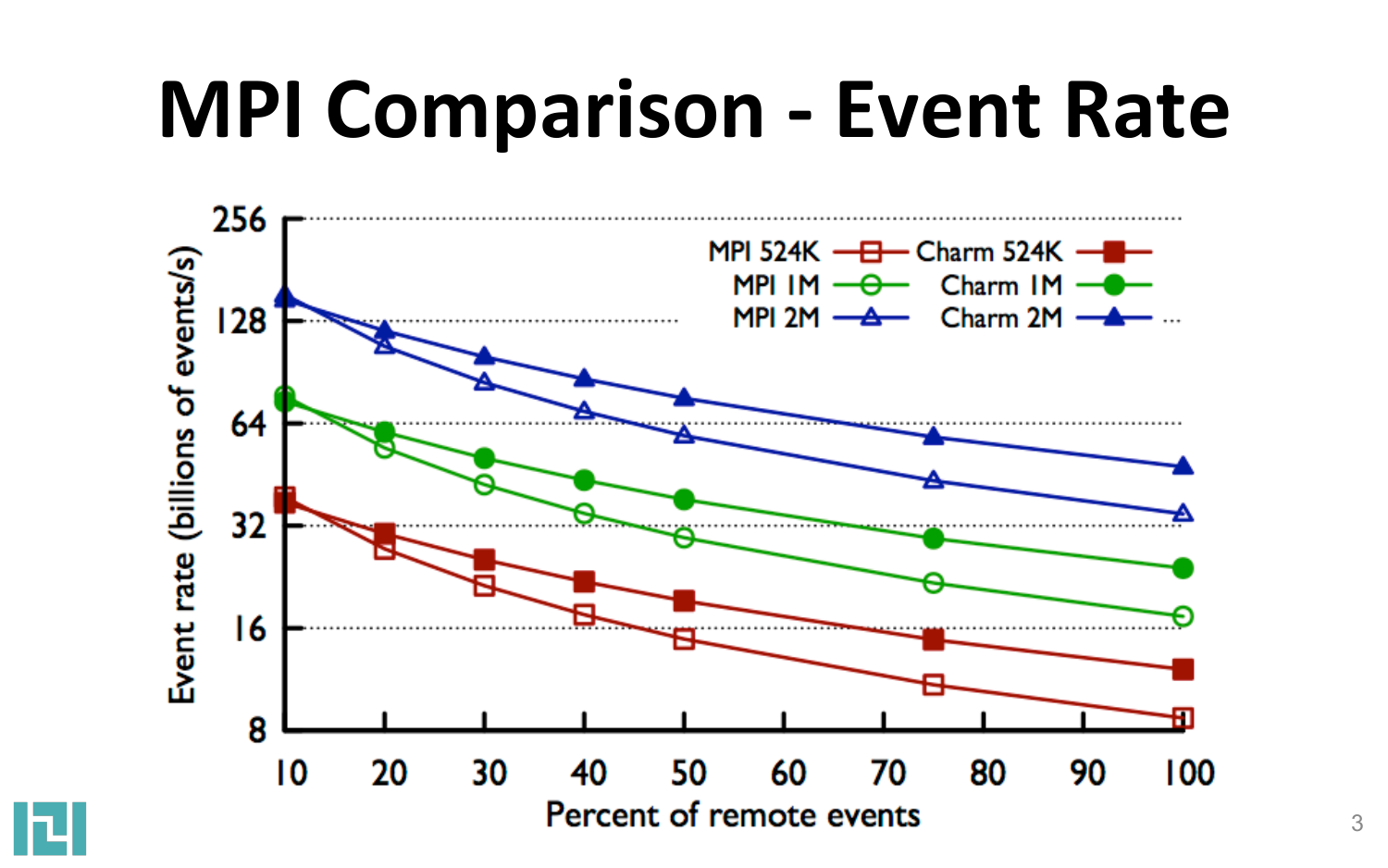### **MPI Comparison - Profiling**

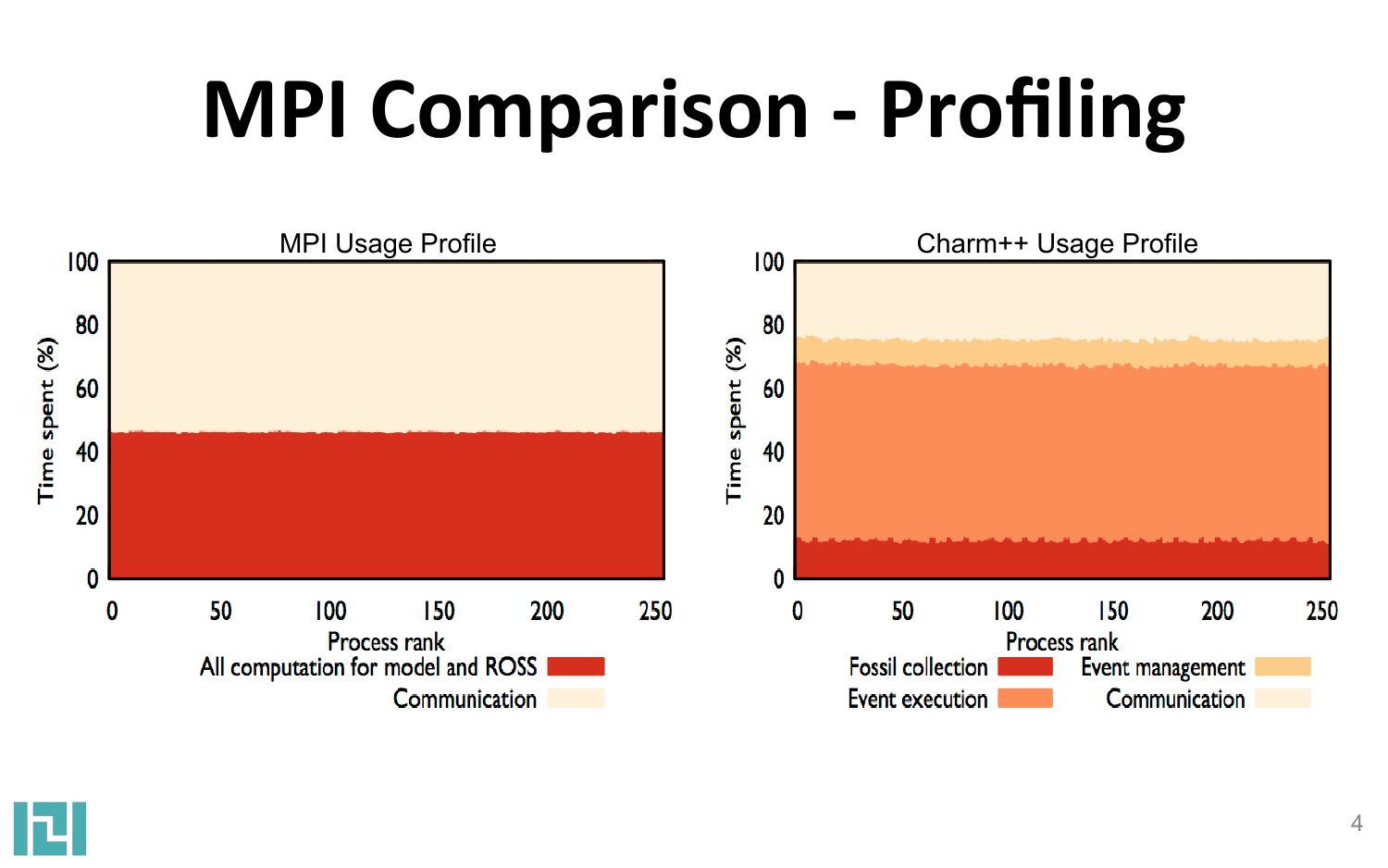### **Dynamic Load Balancing**

- Make sure all PEs have useful work
	- Balance the CPU load
	- $-$  Only count useful work
- Maintain a high event efficiency
	- Balance rate of progress
	- $-$  Leads to less overall work

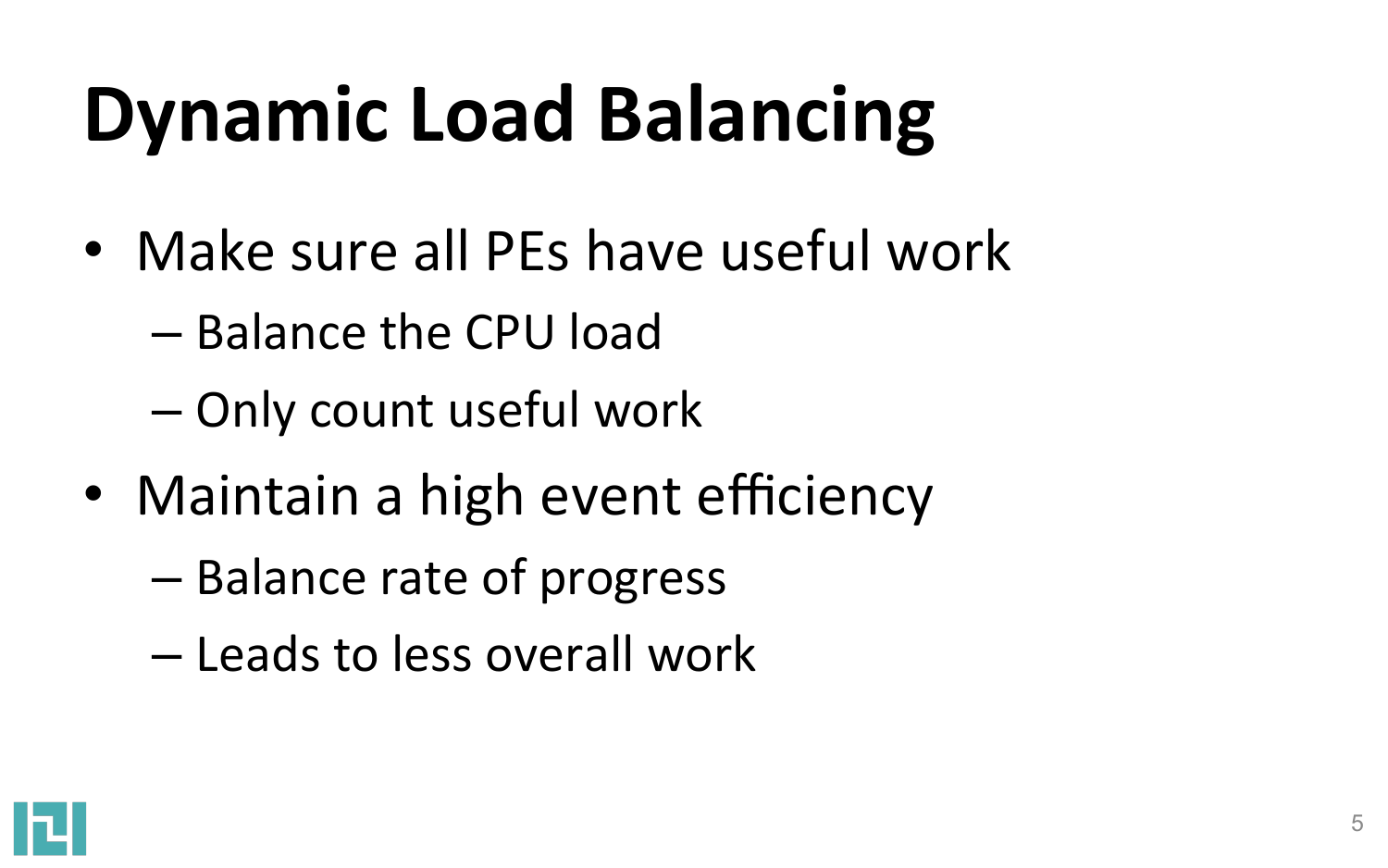#### **PHOLD Event Count Tracing**



**Millions of Events**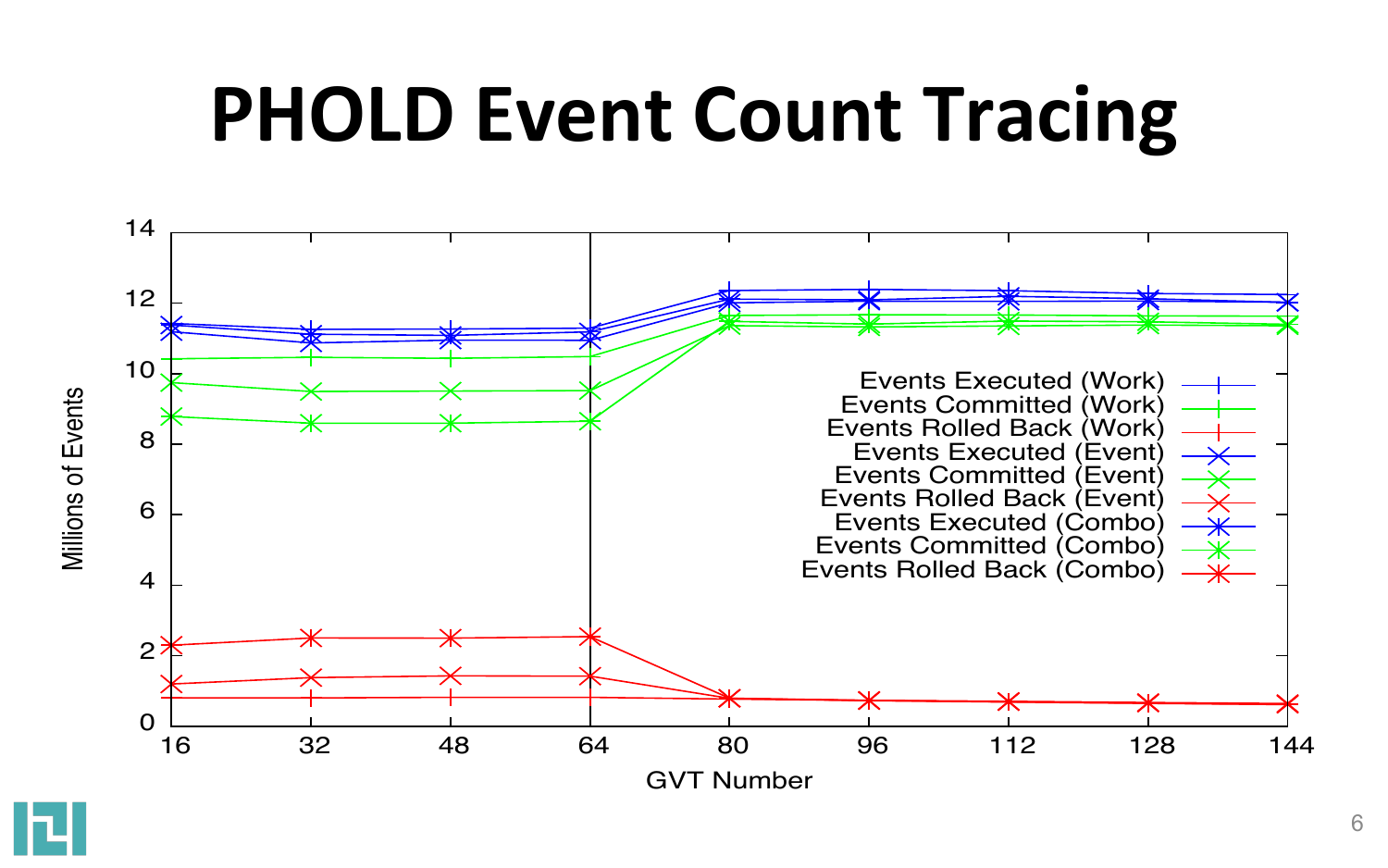#### **PHOLD Event Stats**

|  |                   | No LB  | GreedyLB | <b>HybridLB</b> | <b>DistributedLB</b> |
|--|-------------------|--------|----------|-----------------|----------------------|
|  | <b>Net Events</b> | 22.7B  | 17.7B    | 17.9B           | 17.8B                |
|  | <b>Total Time</b> | 333.59 | 193.25   | 206.90          | 196.77               |
|  | <b>Exec Time</b>  | 333.59 | 189.02   | 206.48          | 196.73               |
|  | LB Time           | 0.00   | 4.23     | 0.52            | 0.04                 |
|  | <b>Migrations</b> |        | 131043   | 130797          | 4858                 |

IЦ